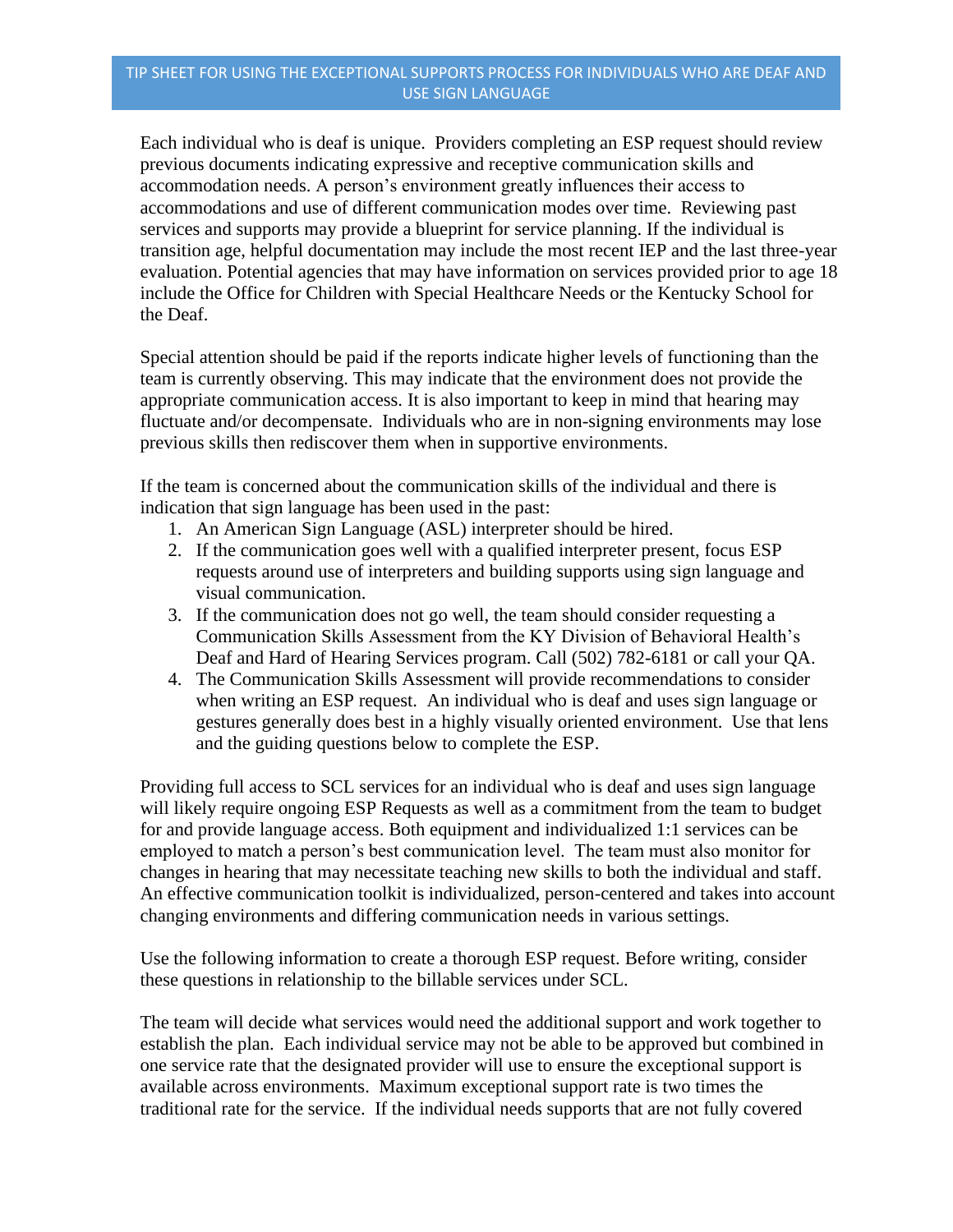through this additional funding, contact your QA or the DHHS Program Administrator. Interpreter reimbursement funds are available for services provided in CMHCs. Businesses may also apply for tax incentives for ADA accommodations provided. See [https://www.ada.gov/archive/taxpack.htm.](https://www.ada.gov/archive/taxpack.htm)

| <b>SCL Billable Service</b><br><b>Eligible for ESP</b>                | <b>Questions to Consider When Writing ESP</b>                                                                                                                                                                                                                                                                                                                                                                                                                                                                                                                                                                                                                                                                          |
|-----------------------------------------------------------------------|------------------------------------------------------------------------------------------------------------------------------------------------------------------------------------------------------------------------------------------------------------------------------------------------------------------------------------------------------------------------------------------------------------------------------------------------------------------------------------------------------------------------------------------------------------------------------------------------------------------------------------------------------------------------------------------------------------------------|
| Day Training that is Not<br>Provided in an Adult<br>Day Health Center | Can the individual fully participate in active treatment<br>$\bullet$<br>without language access?<br>What behaviors may be driven by a need to<br>communicate? When could the presence of an<br>interpreter help alleviate that?<br>Does the individual understand the rules, structure, and<br>routine of the day program? If not, could an interpreter<br>help?<br>Could this person be more independent in medication<br>administration if provided instruction in sign language<br>or through an interpreter?<br>Where could deaf or signing staff be used to model<br>language and provide direct support?<br>What visual strategies can the day training provider<br>implement to increase communication access? |
| <b>Community Access</b><br><b>Services</b>                            | How can individuals who sign or communicate the<br>$\bullet$<br>same way as the individual be used for community<br>access?<br>Is the team aware of the individual's identity and<br>affinity with the Deaf community? Has the individual<br>been given the opportunity to be exposed to and interact<br>with the Deaf community?<br>If current team members are not aware of Deaf<br>community activities, who can be hired who does?                                                                                                                                                                                                                                                                                 |
| <b>Consultative Clinical</b><br>and Therapeutic<br>Services           | Have professionals with experience serving individuals<br>been consulted? Can they be brought into the team?                                                                                                                                                                                                                                                                                                                                                                                                                                                                                                                                                                                                           |
| Person Centered<br>Coaching                                           | Are all possible modes of communication being tried?<br>Has this individual been given every opportunity to<br>fully participate?                                                                                                                                                                                                                                                                                                                                                                                                                                                                                                                                                                                      |
| <b>Personal Assistance</b><br>Services                                | For individuals who are deaf and use sign language,<br>have direct service providers who sign been recruited?<br>Is direct communication an option?<br>Could this individual be more independent in self care if<br>taught skills in his/her language?<br>Have visuals been implemented to maximize<br>independence in self-care?                                                                                                                                                                                                                                                                                                                                                                                      |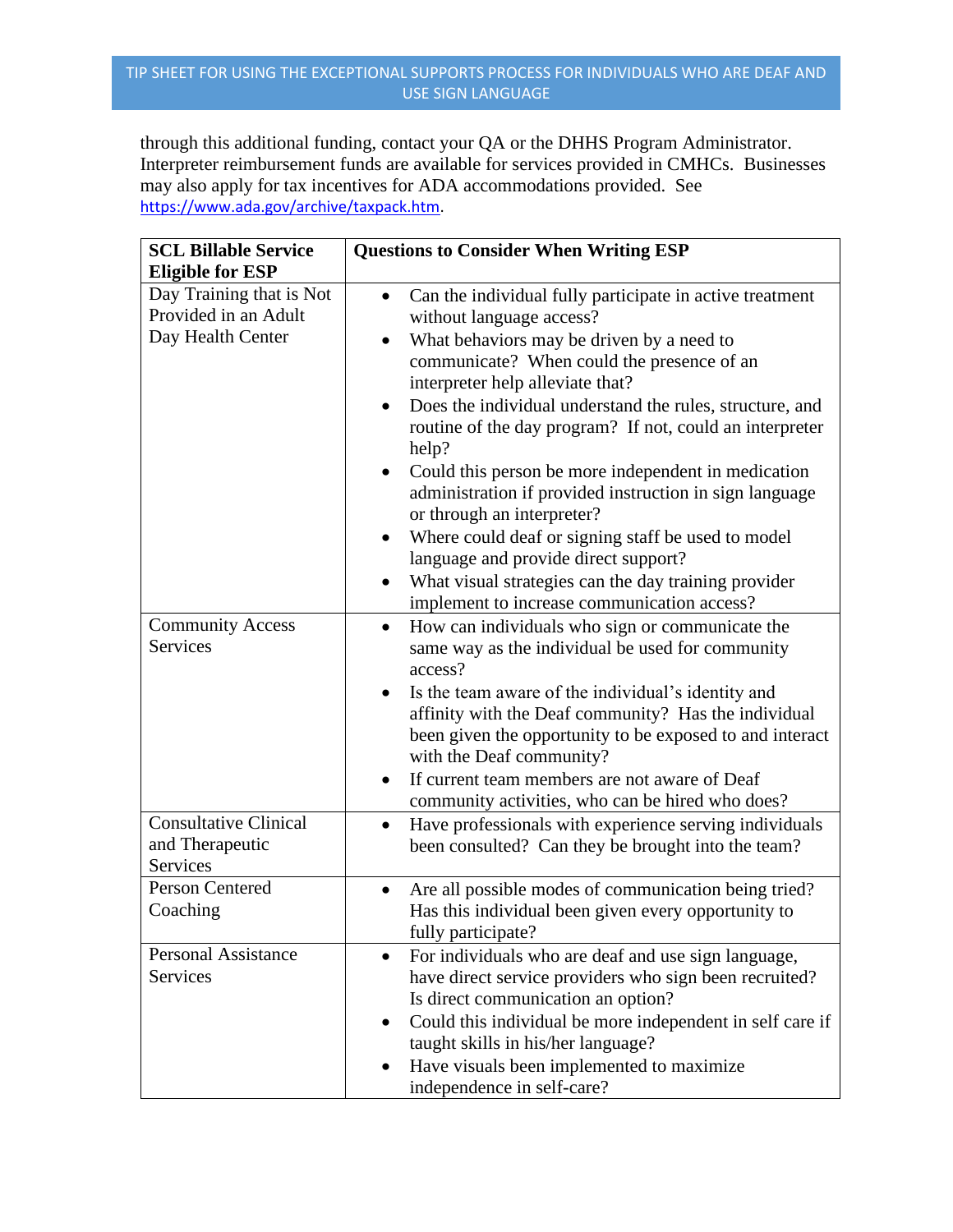| <b>Residential Support</b><br>Services Levels 1 and II | Are all staff trained in the person's individualized<br>$\bullet$<br>communication needs? Technology use and<br>maintenance?<br>• Has the home been modified to be as visually accessible<br>as possible? To have alerting devices and captioning in<br>place?<br>• Does the individual have the choice to live with others<br>who are Deaf, Hard of Hearing, or Deaf-Blind and share<br>a language? |
|--------------------------------------------------------|------------------------------------------------------------------------------------------------------------------------------------------------------------------------------------------------------------------------------------------------------------------------------------------------------------------------------------------------------------------------------------------------------|
| Respite                                                | Did the team explore respite options with others who<br>$\bullet$<br>are deaf and use sign language?<br>Does the individual have access to peers who are deaf<br>$\bullet$<br>and use sign language?                                                                                                                                                                                                 |

# **Service Providers in Kentucky with Experience Working with deaf Individuals who use sign language:**

DBHDID can offer a list of agencies who serve individuals who are deaf and use sign language. Contact your QA or Michelle. Niehaus@ky.gov for more information.

## **Name and Identifying Information of Individual**

Name of Individual: Medicaid Number: Date of Birth: Name of case manager, agency and contact information:

1. Description of the exceptional supports requested.

Describe specifically what the exceptional support will be used for

- $\checkmark$  Interpreter or Communication Specialist. Provide the days and times for the support as well as the cost of the support. This can be a statement from the provider of the service, an invoice, and/or the agreement/contact between the residential agency and the service provider.
- 2. Specific description of challenges and interventions presented by the waiver recipient that have resulted in the request. Dates, times, location of occurrences must be included. Describe the behavior or medical issues that require exceptional support. Provide behavioral and/or medical data.
	- $\checkmark$  Connect requests for interpreters or hours with a communication specialist to the Communication Skills Assessment if one has been done.
	- $\checkmark$  If a Communication Skills Assessment exists, upload it with each request.
	- $\checkmark$  Document any fluctuations in hearing as well as how the presence of an interpreter and/or communication specialist may lessen challenges.
	- $\checkmark$  Provide any other supporting information to illustrate the need for the exceptional supports.